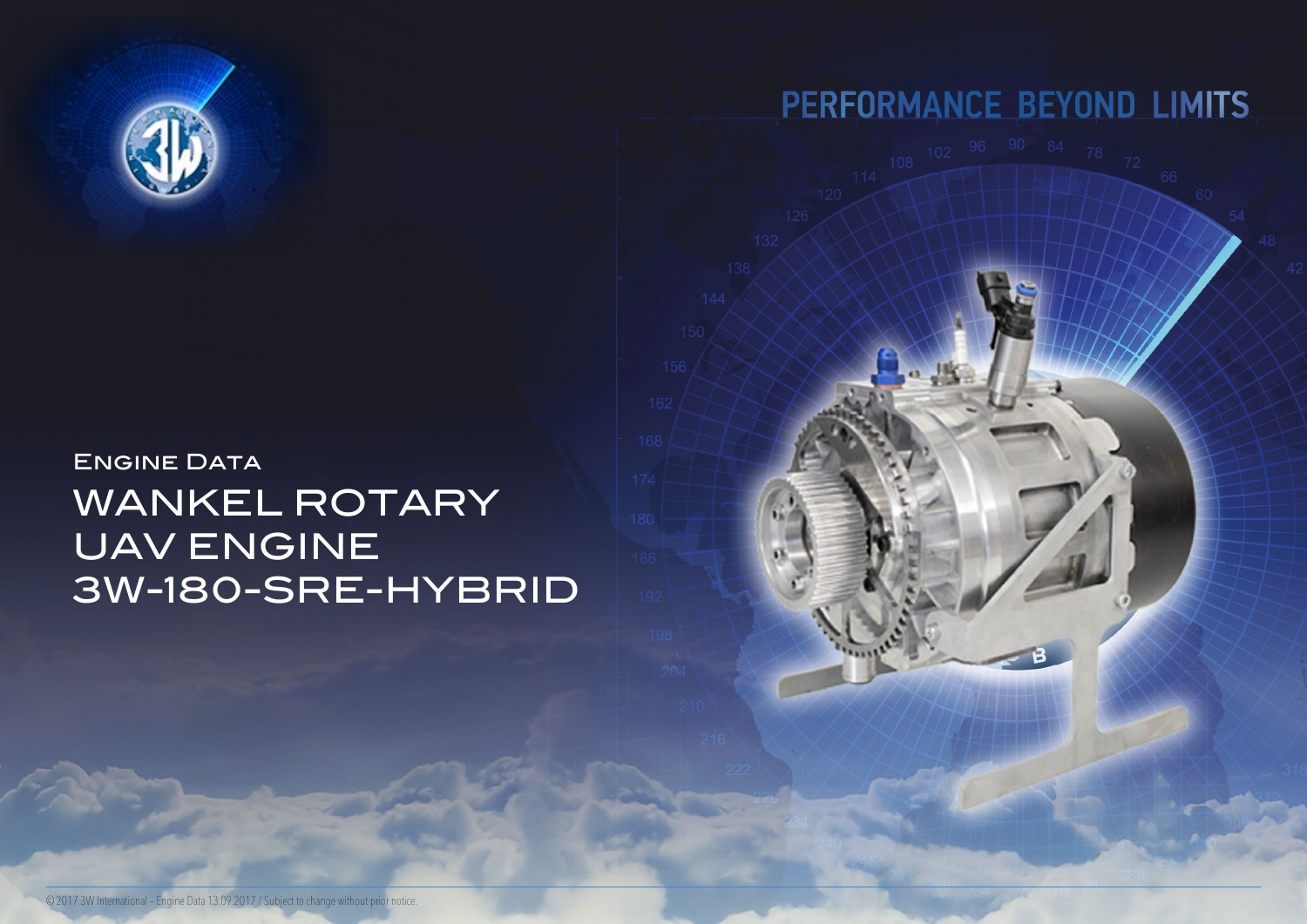



|  | <b>SPECIFICATIONS</b> |  |
|--|-----------------------|--|
|  |                       |  |

| Capacity                  | 180 <sub>cc</sub>                   |
|---------------------------|-------------------------------------|
| Weight                    | 6.80 kg / 14.99 lbs                 |
| Weight with Generator     | 9.50 kg / 20.94 lbs                 |
| Power                     | 20 KW / 27.5 HP @ 6000 rpm          |
| <b>High Power Version</b> | 28KW / 38.5HP @ 7500 rpm            |
| Hybrid-Boostpower         | add. 15 KW                          |
| Max Torque                | 32 Nm @ 6000 rpm / 36 Nm @ 7500 rpm |
| Power-to-Weight Ratio     | 5.66 HP/kg / 2.57 HP/lbs            |
| <b>Fuel Consumption</b>   | 340 g/KW                            |

#### ENGINE TYPE / SETUP

| Engine    | wankel rotary UAV engine               |
|-----------|----------------------------------------|
| Fuel      | Gasoline/Avgas                         |
|           | Kerosin (only with HPI injection       |
| Injection | standard manifold injection            |
| (Option)  | HPI (high pressure) injection optional |
| Cooling   | Water cooled housing                   |
|           | Oil Rotor cooling (aktive cooling)     |
| Starter   | Startergenerator                       |

#### ENGINE PARAMETERS

| <b>Rational frequency</b> | Md red | N red  | Consumption |
|---------------------------|--------|--------|-------------|
| <b>RPM</b>                | [Nm]   | $[kW]$ | gr/KW/h     |
| 3000                      | 16.8   | 5.28   | 385         |
| 3500                      | 18.6   | 6.81   | 367         |
| 4000                      | 20.0   | 8.37   | 376         |
| 4500                      | 22.4   | 10.55  | 377         |
| 5000                      | 25.8   | 13.50  | 379         |
| 5500                      | 31.5   | 18.13  | 349         |
| 6000                      | 32.0   | 20.10  | 345         |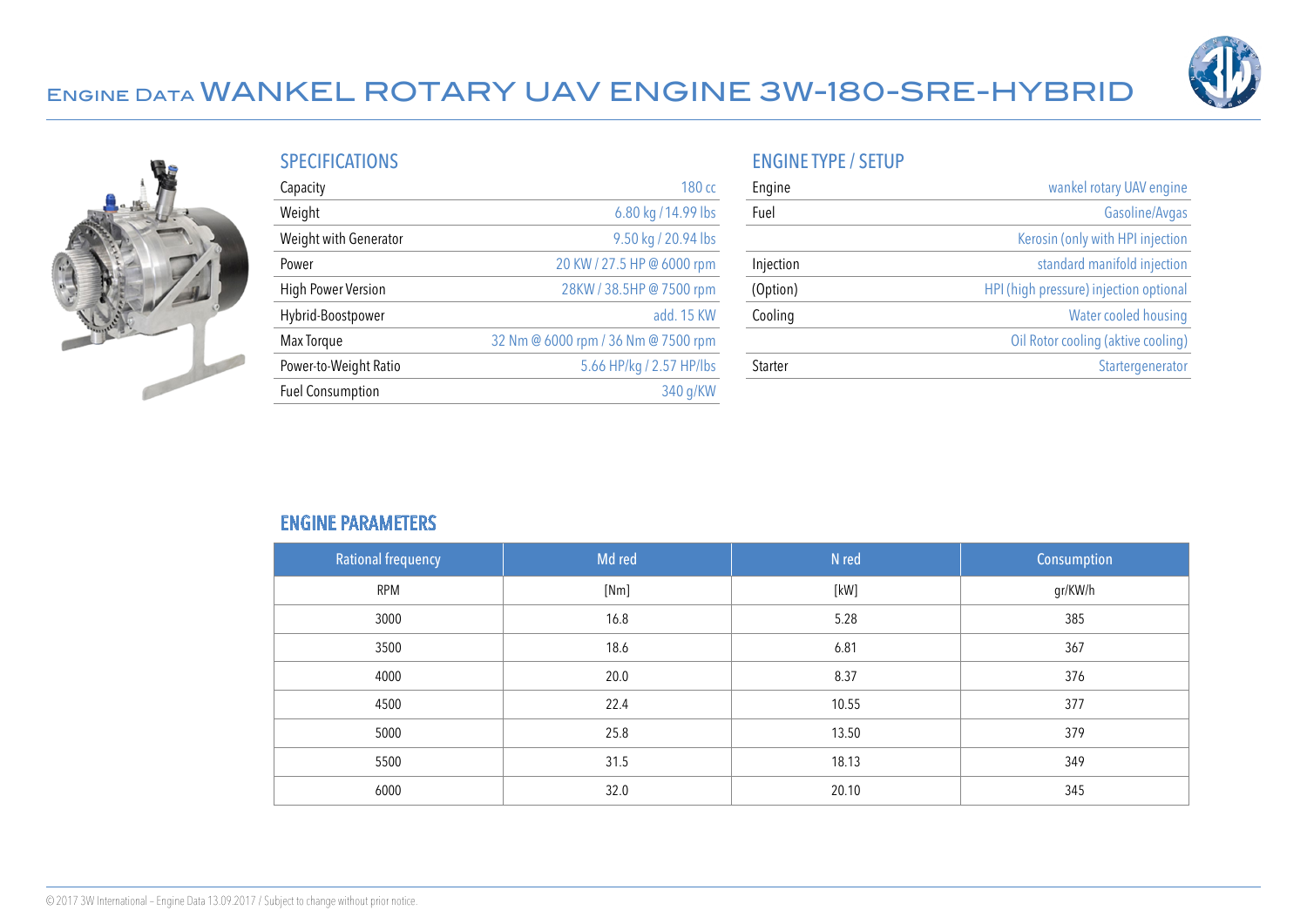

ENGINE GRAPH